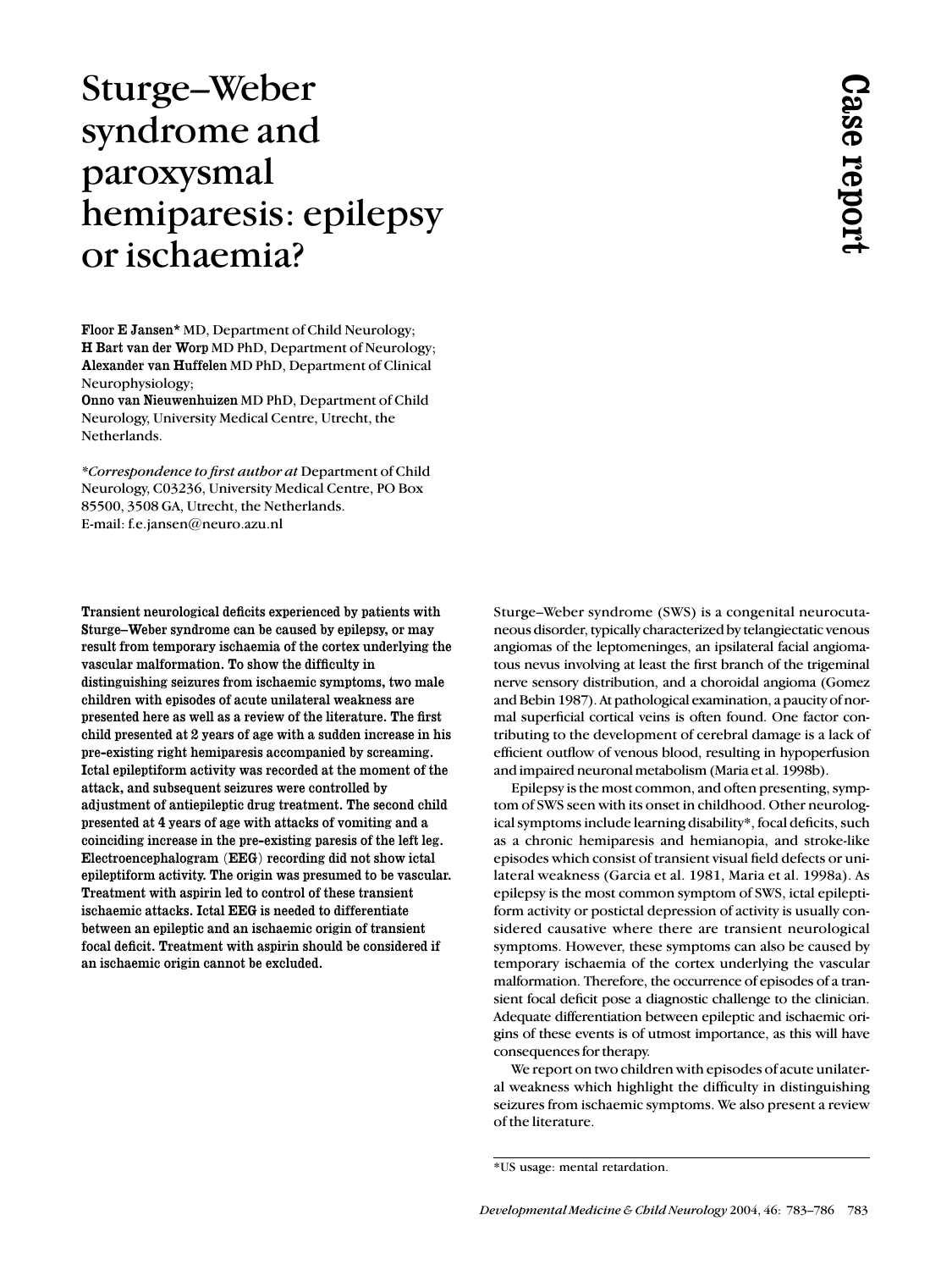## Case report

### CHILD 1

This male was born after an uneventful pregnancy and delivery. At birth, a port wine nevus in the first branch of the left trigeminal nerve was noticed, leading to the diagnosis of SWS. Seizures, lasting 1 minute and consisting of lowered consciousness and deviation of head and eyes to the left, occurred from the age of 5 months and were resistant to antiepileptic drugs, including vigabatrin, valproic acid, and clobazam. From the



Figure 1a: *Cerebral T<sub>2</sub>-weighted MRI of child 1, demonstrating atrophy of left temporo-parieto-occipital region.*



Figure 1b: *Cerebral T<sub>2</sub>-weighted MRI of child 2, demonstrating atrophy of right frontoparietal region.*

age of 1 year psychomotor development was delayed. A right hemiparesis became manifest. Cerebral magnetic resonance imaging (MRI) showed atrophy in the left temporo-parietooccipital region (Fig. 1a). At the age of  $2\frac{1}{2}$  years he was admitted to the University Medical Centre, Utrecht, the Netherlands, with daily attacks of screaming (as if in pain). During attacks he grabbed for his head but was not nauseous. A coincidental sudden exacerbation of his right hemiparesis was noticed during the majority of attacks, lasting for up to several hours. An electroencephalogram (EEG) performed during an attack showed ictal epileptiform activity, consisting of spike– waves and spike activity, in the left centro-temporo-parietal region (Fig. 2a). EEGs performed before and after attacks did not show any epileptiform activity. The dose of valproic acid was increased, since which the hemiparetic attacks have not been observed during the last 2 years. Attacks of impaired consciousness, considered to be seizures, still occur with a low frequency. The child's development is now progressing.

#### CHILD 2

This male was born after a twin pregnancy that was complicated by hypertension and intrauterine growth retardation. No facial nevus was present at birth. The first seizures occurred at the age of 5 months and consisted of left hemiconvulsions, preceded by a sudden left hemiparesis. Cerebral computerized tomography, showing atrophy and calcifications in the left frontoparietal region, led to the diagnosis of SWS. Despite administration of several antiepileptic drugs, including carbamazepine, valproic acid, and phenytoin, cessation of seizures could not be achieved. The child was admitted to our hospital for evaluation for functional neurosurgery for epilepsy. Neurological examination revealed psychomotor delay with a mild left hypertonic hemiparesis. Cerebral MRI showed atrophy of the right frontoparietal region (Fig. 1b). Multiple lobectomy was considered. Surprisingly, following yet another change in medication, seizure frequency reduced substantially. Furthermore, psychomotor development improved. At the age of 4 years, he presented with paroxysmal events with a different semiology. Once every 1 to 3 weeks, he vomited and a sudden increase of the preexisting paresis of the left leg occurred. Positive phenomena, e.g. tingling, were absent. The paresis recovered during the following day. An EEG performed during one of these attacks did not show ictal epileptiform activity (Fig. 2b). The underlying mechanism of these attacks was, therefore, considered to be ischaemic, and a course of aspirin (1mg/kg/day) was prescribed. Thereafter, the paroxysmal events stopped and have not occurred in the last  $1\frac{1}{2}$  years of follow-up.

## Discussion

We present two children with apparently comparable episodes of a sudden increase in severity of a pre-existing unilateral paresis, illustrating the diagnostic problem of acute focal deficits in individuals with SWS. In the first child, the attacks were caused by focal epileptic seizures, whereas the attacks in the second child appeared to have an ischaemic origin.

Although stroke-like episodes in those with SWS have been acknowledged for many years (Garcia et al. 1981), reports are scarce and the definition of these episodes is poor. Two previous studies (Maria et al. 1998a, b) defined stroke-like episodes as the sudden onset of unilateral weakness with or without seizure activity. Unfortunately, differences in duration and accompanying features between the seizures and stroke-like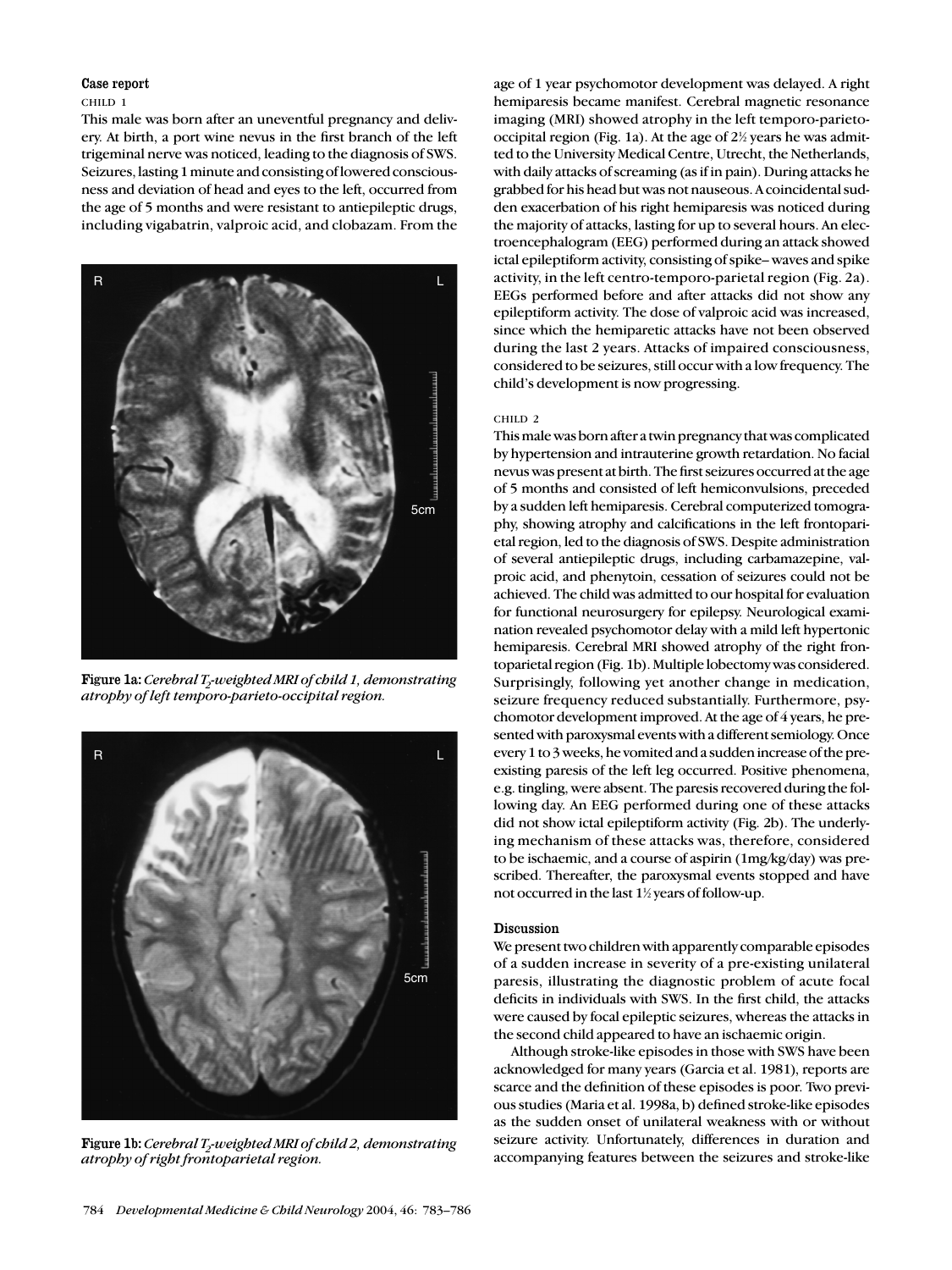events were not analyzed. Furthermore, ancillary investigations to confirm the origin of the events were not performed.

SWS have learning disabilities and, therefore, altered behaviour during the attacks may be difficult to interpret.

In most cases, seizures can be distinguished from ischaemic events on clinical grounds. Positive phenomena, such as tingling, may occur in transient ischaemic attacks, but tend to arise at the same time in all affected parts of the body, whereas during focal seizures they usually spread from one part to another (Warlow et al. 2001). Accompanying features, such as eye blinking, smacking, and other automatisms, are absent during an ischaemic attack. Furthermore, consciousness is almost invariably maintained in transient ischaemic attacks, whereas it may be lowered during a seizure. However, half of the patients with

Hemiplegic migraine due to vascular phenomena around the angioma has been reported in one individual with SWS presenting with a transient hemiparesis (Dora and Balkan 2001). As demonstrated by the children in this report, differentiation by semiology may be impossible when attacks consist of sudden focal deficits without positive phenomena. In these cases, ancillary investigations should be performed.

In most people with SWS an interictal EEG is misleading, as interictal epileptiform activity may occur in those with strokelike episodes, and may be absent in those with SWS (Jansen et



Figure 2a: *Ictal EEG (double banana montage) of child 1, showing continuous epileptiform discharges in left centro-temporoparietal region.*

Figure 2b: *Ictal EEG (double banana montage) of child 2, showing asymmetry of background activity. No epileptiform activity is demonstrated.*